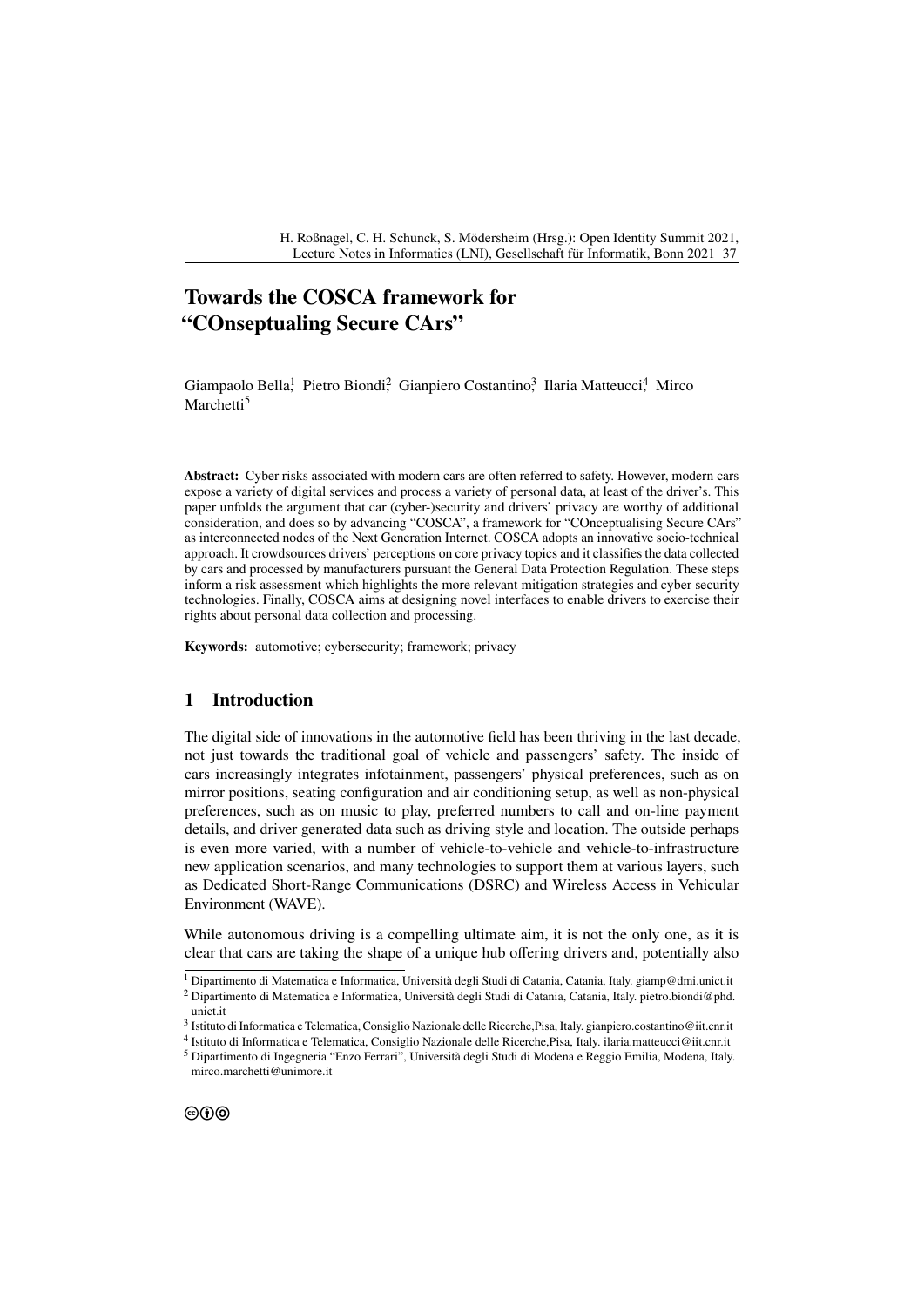#### 38 G. Bella, P. Biondi, G. Costantino, I. Matteucci, M. Marchetti

passengers, a novel or reshaped range of digital services through an integrated user interface and a *sui generis* user experience. For example, cars come with Internet connectivity (via an embedded chipset or a dedicated SIM card) and can download over-the-air updates from the manufacturer. They can also provide services through an app that the driver runs on their smartphone to remotely operate car functions like power doors, sunroof, air conditioning, headlight, horn and even engine start/stop. Additionally, the app enables the driver to remotely locate the car (through the car's onboard GPS) and remotely operate geo-fencing, namely to set an area on a map and be alerted should the car ever exceed that area [\[AC20\]](#page-8-0).

It becomes fair to claim that cars are progressively resembling computers, hence offering digital services while treating a variety of passengers' personal data and, consequently, attracting various malicious aims.

In this context, we strongly argue that the goal of increasing vehicle safety must be paired up with a similar increase in car security, drivers' privacy and, ultimately, overall passengers' trust in the technologies operating their cars. COSCA is an NGI TRUST H2020 project [\[CO20\]](#page-8-1) founded on the European forefront of safety and privacy standards for the "driver-vehicle" system in the landscape of connected vehicles [\[Un20\]](#page-9-0). COSCA leverages the relevant contributions of the ETSI Cyber [\[ET20\]](#page-9-1), Human Factors and Intelligent Transport Systems technical committees, in addition to Enisa's recommendations on IoT and Smart Infrastructures [\[EN20\]](#page-8-2). The project is also based on major international standards such as the ISO/IEC 27000 series [\[In18\]](#page-9-2).

The main aim of the COSCA project is to define the COSCA framework for "COnceptualising Secure CArs", which revolves around four main activities and combines them innovatively. The first is an understanding of how drivers and passengers feel about their privacy and what level of trust they pose in their vehicle. The second is a classification of the types of data collected by car manufacturers according to Regulation (EU) 2016/679, the "General Data Protection Regulation" (GDPR) [\[Eu16\]](#page-9-3). The third is a risk assessment exercise based on ISO/IEC 27000 series geared towards risks for car safety and drivers' privacy. The fourth and final element is the set of measures for car security such as security protocols and their threat models, as well as the human-computer interfaces to enable drivers to consciously use the systems.

This paper details the four activities and explains the current state of their developments, thus providing a snapshot of where the project stands when it is *half way through its lifetime*. The organisation of the prose is simple. Section [2](#page-2-0) outlines the COSCA framework, Section [3](#page-3-0) discusses how drivers' privacy concerns and trust perceptions can be leveraged and Section [4](#page-4-0) explains what personal data is collected and treated by relevant car brands. This knowledge collectively informs the risk assessment exercise on car security and drivers' privacy conducted in Section [5,](#page-4-1) while the resulting measures are discussed in Section [6.](#page-5-0) Finally, Section [7](#page-6-0) presents some related work and Section [8](#page-7-0) concludes.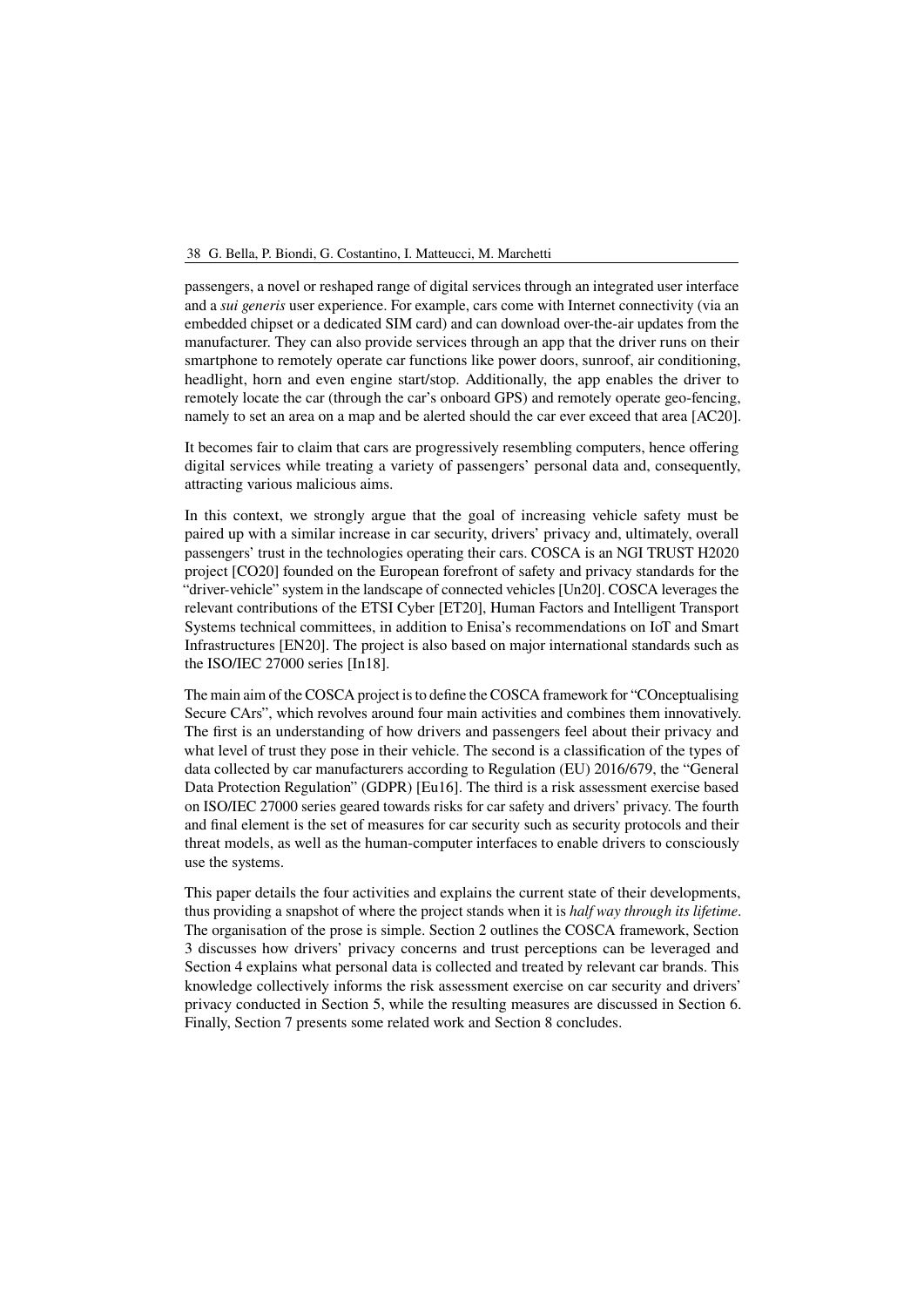## <span id="page-2-0"></span>**2 The COSCA framework**

The four activities of the COSCA framework are outlined in this Section and expanded in the sequel of the paper.

**Activity 1.** *Crowd-sourcing drivers' privacy concerns and trust perceptions.* Our framework adopts a socio-technical approach because it bases its contribution on people. This is achieved by leveraging crowd-sourcing to study how real people understand and perceive car security and their own privacy while they drive. We argue that this is innovative and not yet available; for example, the mentioned works about securing communication within vehicles often fail to fully ground the technical details upon drivers' privacy concerns and trust perceptions.

**Activity 2.** *Classifying car collected data.* While modern infotainment systems come with the usual cumbersome privacy policies that should explain what sort of data will be collected about the driver, this information is not always crystal clear to every driver. Each car may collect specific categories of personal data, some brands may collect more or less sensitive categories and treat them somehow adequately, hence we must dig out such information and evaluate how data is treated. In consequence, the COSCA framework prescribes the analysis of what data relevant car brands collect and treat.

**Activity 3.** *Assessing car security and drivers' privacy risks per car brand.* The previous elements inform a risk assessment exercise inspired to an ISO/IEC methodology suitably adapted to the risks of car security and drivers' privacy. The mitigation strategies stemming from the risk assessment suggest and motivate the development of techniques such as security protocols, secure cryptographic key distribution and storage, freshness methods and related threat models. Such techniques find their precise and well grounded motivation as a mitigation of assessed risks.

**Activity 4.** *Devising measures for car security and drivers' privacy.* There is a stringent need to devise a common set of measures for car security at all levels, from the lowest up to the human-computer interface. Weaknesses may derive not only from the known limitations of old technologies such as the CAN Bus but also from the system's interaction with the driver. Policies should explain in simple terms the types of data that a car collects from the driver, data on which the car manufacturer may act as data Controller or Processor, perhaps also through appropriate cues.

Figure [1](#page-3-1) shows the COSCA framework with its activities and and their interrelations. It can be noted that the first two activities fuel up the third activity. Finally, the third activity determines the fourth activity, and the framework is completed.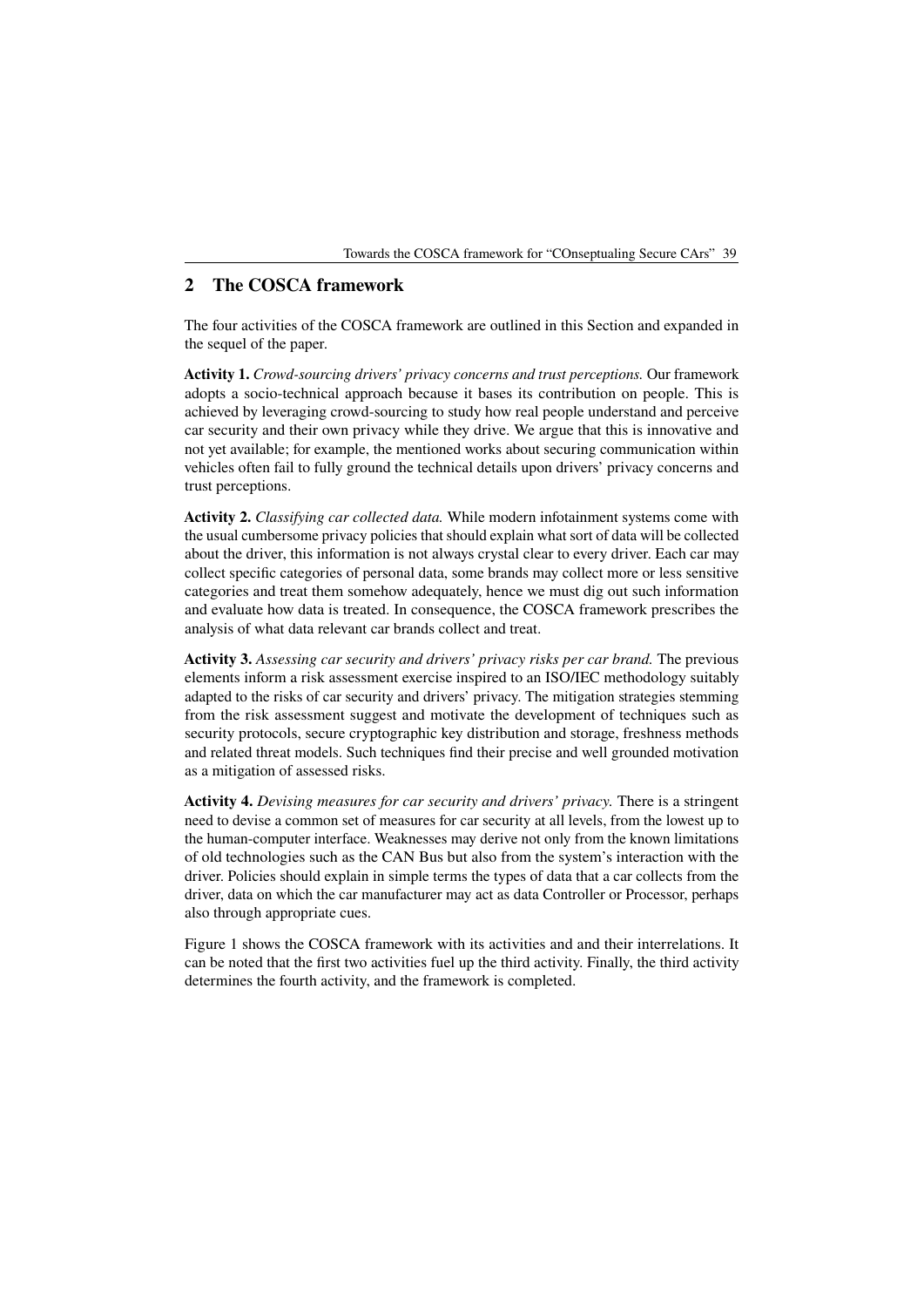

<span id="page-3-1"></span>

Fig. 1: The four activities in the COSCA framework

## <span id="page-3-0"></span>**3 Crowd-sourcing drivers' privacy concerns and trust perceptions**

Nowadays, there would be limited use in addressing a problem that drivers did not feel. Despite a few recent headlines on attacks to real cars [\[VM15\]](#page-9-4), there is limited literature demonstrating how drivers feel about their privacy in their cars and what level of trust they pose e.g. in the interconnected infotainment.

This Section explains the details of activity 1, which prescribes the extraction of people's practical perceptions on (the potential endangerment to their) privacy while they are driving their cars and, at the same time, the trust they place on their vehicles. Such extraction produces a model of privacy and trust, nuanced through the lens of car drivers.

Several steps must be taken. Initially, a questionnaire must be designed with appropriate questions to distil out drivers' privacy concerns and, correspondingly, their trust perceptions. Then, the questionnaire must be submitted to the drivers through crowdsourcing. This is a fundamental step because it allows us to get answers from all over the world, and a valid platform that can be used is Prolific [\[Pr20\]](#page-9-5). Finally, the answers of the questionnaires must be studies through statistical analysis in order to derive meaningful correlations [\[Wi20a,](#page-9-6)[Wi20b\]](#page-9-7).

We completed this work collecting answers from a sample of 1101 respondents, which would be reliable because setting a margin of error of 4% and confidence level of 99% over a large population produces an ideal sample size of 1037 respondents for any population that exceeds 1 million [\[Qu20\]](#page-9-8); however, a limitation is that uniformity of distribution of respondents could not be ensured on Prolific. Relevant correlations have arisen through the answers. In particular, most of the participants agree that the systems and technologies implemented in modern cars are increasingly similar to modern computers. Another correlation shows that most drivers disagree that it is necessary for their car to collect their personal data due to the fact that they deem that collection unnecessary to the full functioning of the car. Another correlation shows that a large part of the sample thinks that their data is analysed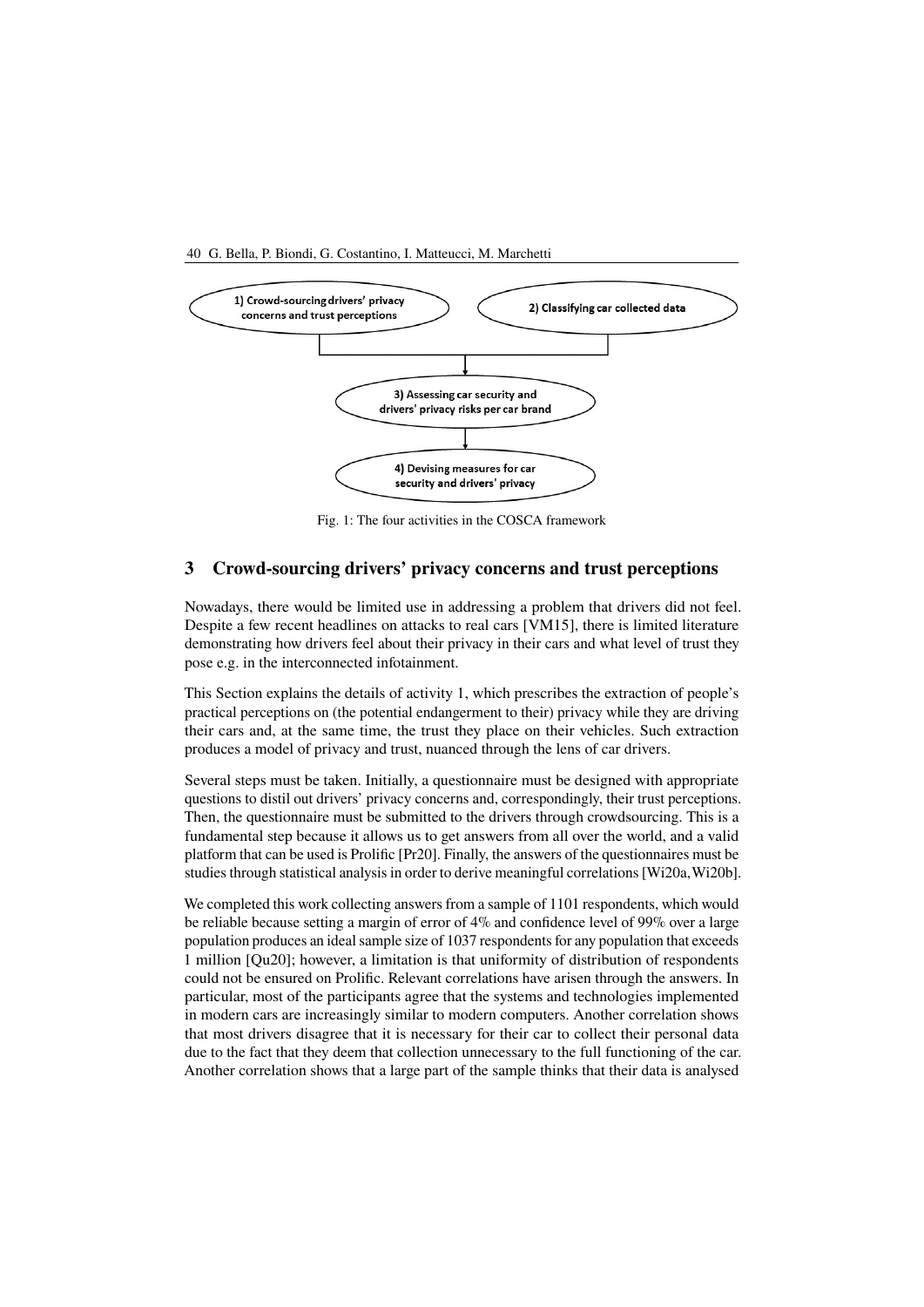and studied by the vehicle systems to evaluate some personal aspects. These correlations highlight privacy concerns.

#### <span id="page-4-0"></span>**4 Classifying car collected data**

History shows that a poorly designed, interconnected fridge could expose people's emails [\[Ne15\]](#page-9-9). A similar attack could leverage a hacked car to harvest the personal data that the car handles. We must understand and gather what types of data categories cars are collecting — and their manufacturers are treating. Notably, these may even include special categories of data, according to the GDPR, such as religious beliefs and health data.

First, we must build a knowledge base on the current categories of data collected by the major car manufacturers. According to the GDPR, each manufacturer is a data Controller and possibly a data Processor. Manufacturers are therefore responsible for the protection measures they implement on the personal data they collect. To collect this information we can use various ways, such as exercise the right of access with the manufacturer, inspecting and comparing privacy policies or empirically penetrating available cars. This work has been completed about the top ten best-selling car manufacturers of the first quarter of 2019 [\[Be19\]](#page-8-3) extended with KIA and Tesla. Once data is obtained, we can build metrics regarding privacy policies, such as calculating the level of readability, defining taxonomies based on keywords or noting correlations between car manufacturers. In particular, if special categories under the GDPR are present, then they would require special protection measures as encryption while at rest and in transit.

## <span id="page-4-1"></span>**5 Assessing car security and drivers' privacy risks per car brand**

In all areas of cybersecurity, risks must not be presupposed, they must be assessed. This is especially true for risks affecting car security and drivers' privacy. A structured, standard risk assessment methodology ought to be used to qualitatively assess such risks, then prioritise them and ultimately mitigate them.

The third activity aims to conduct a cybersecurity risk assessment exercise geared at assessing the risks of car attacks and breaches of drivers' personal data. Leveraging the outcomes of activity 1 and activity 2, a standard methodology must be tailored to the aims of this activity, yielding the Driver Risk Assessment Methodology (DRAM). This methodology must be then used to conduct the Driver Risk Assessment Exercise (DRAE). In particular, the likelihood parameter will be set considering the outcomes of activity 1, and the impact parameter will be determined by the outcomes of activity 2. Finally, appropriate driver risk mitigation strategies (DRMSs) must be defined, which may include technical measures as well as socio-technical measures to increase people's understanding and ultimate compliance with the technical measures, such as gamification-enhanced user experiences and specific human training activities.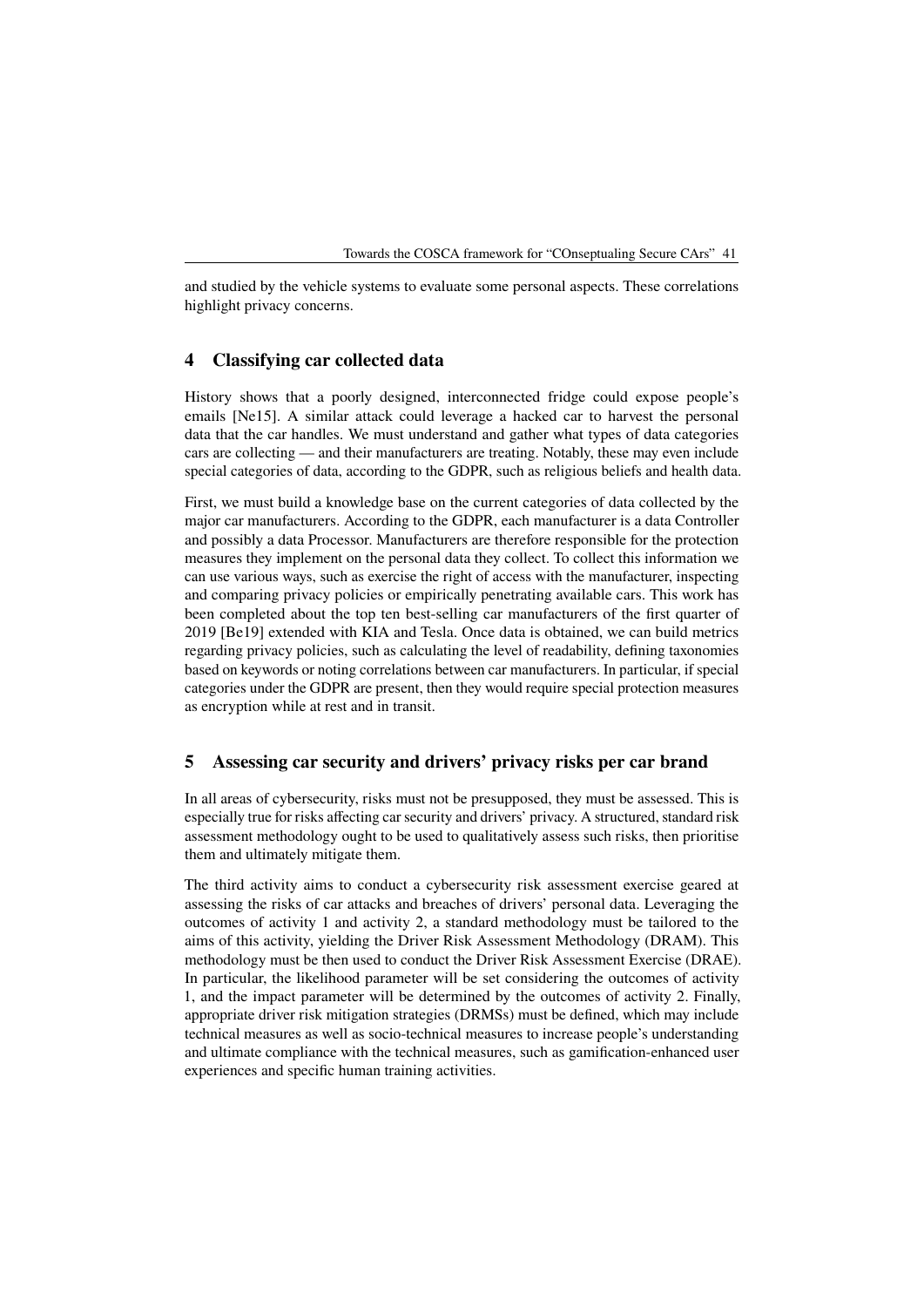#### 42 G. Bella, P. Biondi, G. Costantino, I. Matteucci, M. Marchetti

This work is half-way through. The DRAM is ready, based on ISO/IEC 27005:2018 [\[In18\]](#page-9-2), also intertwined with other approaches:

- the STRIDE approach [\[Mi20\]](#page-9-10), to tailor the general security threats to the specific identified assets;
- the threats outlined in premise no.75 of GDPR, such as involvement of "vulnerable natural persons", to strengthen the account for data protection threats;
- the Guidelines on Data Protection Impact Assessment (DPIA) by the European Article 29 Data Protection Working Party [\[Eu19\]](#page-9-11), to capture threats specifically inspired to a DPIA exercise.

We have started the DRAE exercise but it is yet to be completed over the twelve car brands, so the DRMSs are yet to be devised.

## <span id="page-5-0"></span>**6 Devising measures for car security and drivers' privacy**

The fourth activity concludes the conceptual development of the COSCA framework for securing modern cars. Inspired by the mitigation strategies produced by the risk assessment exercise from activity 3, this activity covers the technical measures needed for securing in-vehicle communications and all personal data, at rest or in transit, also extending to the human-computer interface and overall user experience.

The first step to take here leads to the relevant technical measures through a systematic classification of all necessary technical elements, such as security protocols, secure cryptographic key distribution and storage, freshness and threat models, followed by the abstract design of their possible combinations. The second step produces the expected socio-technical measures by conducting a systematic classification of interface design methodologies followed by the abstract definition of an appropriate car interface that leverages hypermedia, machine readable privacy terms and GDPR compliance.

This work is still in its early phases. While there is vast literature related to the techical aspect of cyber security and privacy, the design of user-empowering human-computer interfaces appears to be generally neglected. We will tackle this task by conducting an abstract analysis of the user experience by means of tools such as Cognitive Walkthrough. This will guide the use of audiovisual cues to enable drivers to consciously express their informed consent to data processing and thus exercise their rights.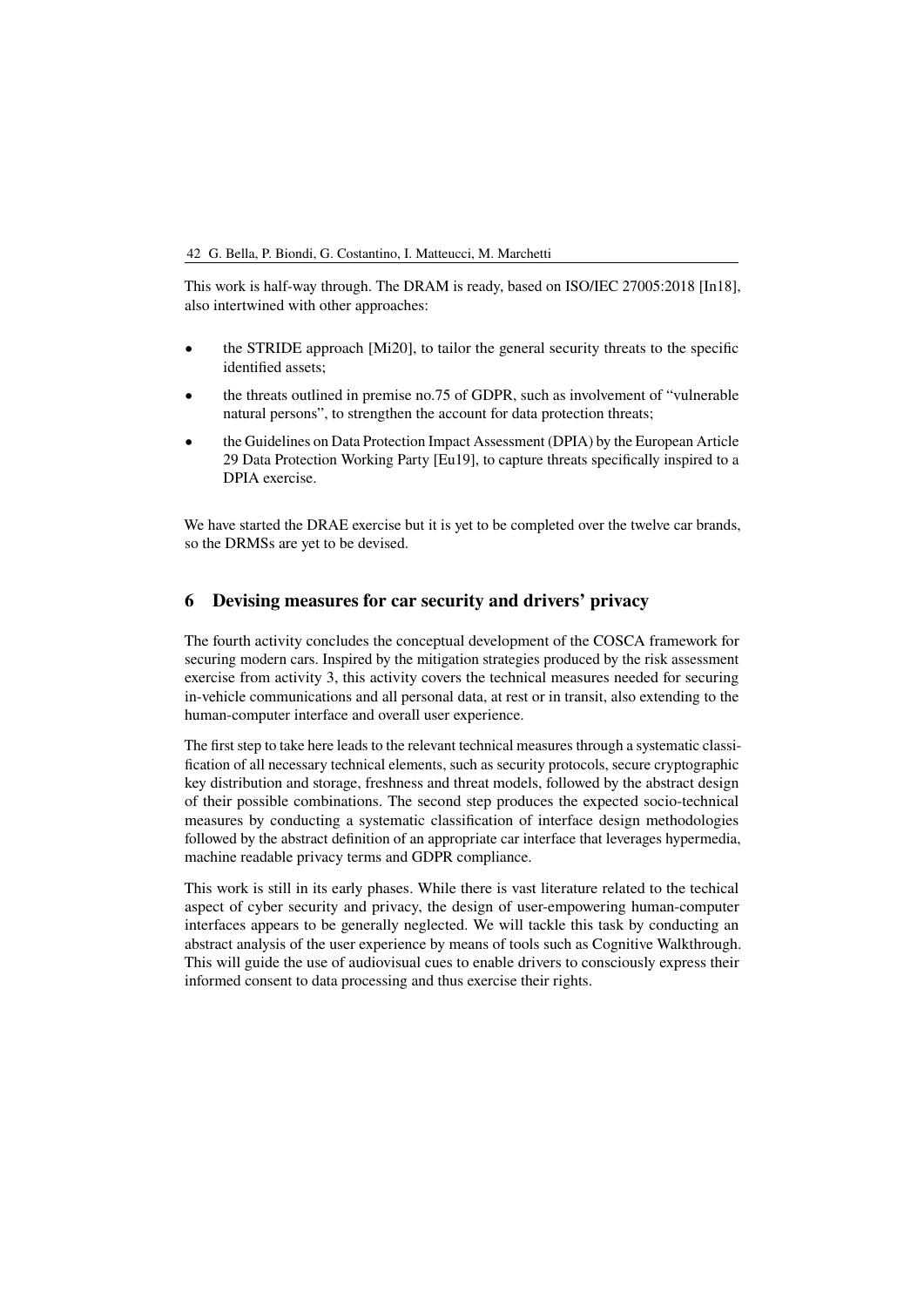## <span id="page-6-0"></span>**7 Related Work**

The COSCA framework embraces the key aspects of cybersecurity and privacy in the automotive field, hence it is convenient to organise the related work along the four activities that the framework combines.

### **7.1 Crowd-sourcing drivers' privacy concerns and trust perceptions**

In 2014, Schoettle and Sivak [\[SS14\]](#page-9-12) surveyed public opinions in Australia, the United States and the United Kingdom regarding connected vehicles. Their research noted that people (drivers as well as non-drivers) expressed a high level of concern about the safety of connected cars, which does not seem surprising on the basis of the novelty of the concept at the time. However, participants demonstrated an overall positive attitude towards connected car technology, with particular interest in device integration and in-vehicle internet connectivity.

Moreover, in 2016, Derikx et al. [\[De16\]](#page-8-4) investigated whether drivers' privacy concerns can be compensated by offering monetary benefits. They analysed the case of usage-based auto insurance services where the rate is tailored to driving behaviour and measured mileage and found out that drivers were willing to give up their privacy when offered a small financial compensation.

These works are only loosely related to the crowd-sourcing activity conducted within the COSCA framework because they do not significantly contribute to understanding how drivers "feel" about the security of the cars they drive as well as about how their personal data are treated onboard. It is worth remarking that these matters apply to all modern, interconnected cars. COSCA does not assess the possible inter-relation with incentives such as monetary rewards.

#### **7.2 Classifying car collected data**

As mentioned above, modern vehicles generate, collect and share a variety of data. Such data can be often associated with a physical person and, therefore, qualify as personal data and must be treated in full compliance with the GDPR.

We have noticed that there is scant literature focusing on protecting drivers' data. The "CANDY" attack reconfirms how data can be stolen following security weaknesses, which can derive from optimistic network isolation assumptions made at application layer [\[G.18\]](#page-9-13).

A few works emphasise the overarching problem of how to effectively transmit the contents of a lengthy policy to people. Those wishing to use a service routinely accept the terms of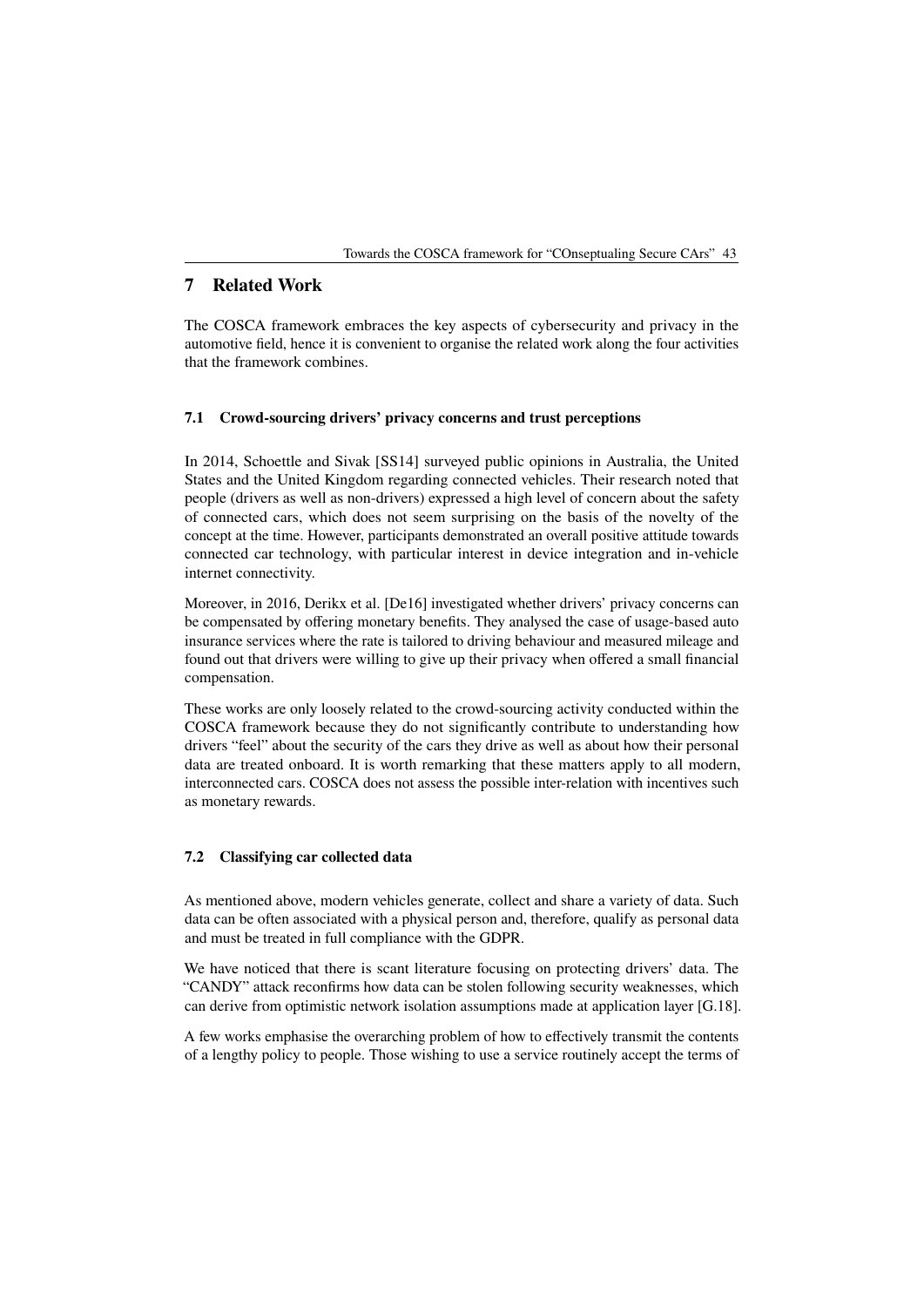#### 44 G. Bella, P. Biondi, G. Costantino, I. Matteucci, M. Marchetti

the service provider without fully understanding them [\[PLM19\]](#page-9-14). However, privacy policies in this context are no exception and remain difficult to understand [\[Wi16\]](#page-9-15).

The literature recalled above reinforces the motivation for the data classification activity conducted within the COSCA framework because no comparative analysis of car manufacturer's privacy policies is available.

#### **7.3 Assessing car security and drivers' privacy risks per car brand**

The increasing complexity and connectivity of cars raise the necessity of conducting a security and privacy risk assessment exercise. It is clear that car manufacturers are best positioned to do that exercise because they are fully knowledgeable on the technologies embedded in their cars.

While best practices and recent standards mandate risk assessment processes (e.g. ISO 26262), their outcomes are not publicly available, hence the motivation to do the exercise at end-user level. This is the core of the risk assessment activity within the COSCA framework, which intends to rely solely upon information that the layman can obtain. Therefore, this COSCA activity may only rely on analysing available privacy policies and on conducting empirical tests on how cars operate.

In consequence, an account on the security risks in combination with those on the freedom of people deriving from how their personal data is treated is an original contribution of COSCA.

#### **7.4 Devising measures for car security and drivers' privacy**

Recent literature comprises many examples of attacks against modern vehicles, as well as possible defences. Rather than proposing novel defensive techniques, COSCA aims at generalising the main technical countermeasures that are required to protect user's data collected, transmitted and processed by modern vehicles. We remark that this activity includes the design of user-empowering interfaces specifically tailored to the automotive domain. To the best of our knowledge, this aspect has not been analysed before.

## <span id="page-7-0"></span>**8 Conclusion**

Modern cars are increasingly interconnected systems, both internally and to an external environment formed by other cars and dedicated infrastructures. Cars also interact more and more tightly with its users, mainly with drivers but sometimes also with passengers. However, users are usually given cumbersome security and privacy policies that should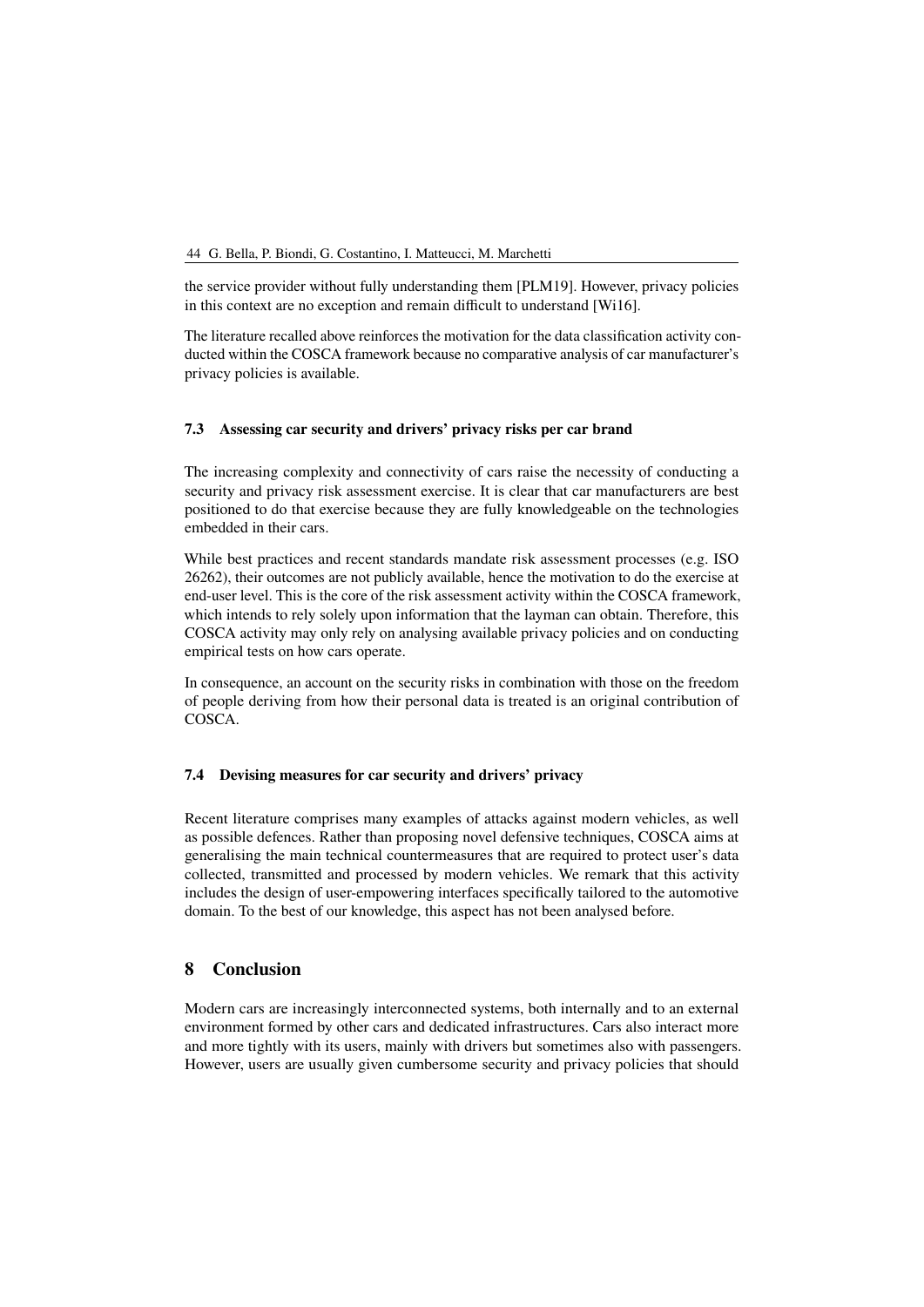explain how a car is secured and what types of data it collects about those who use it. We recognise such policies as the essential means that car manufacturers leverage to inform people. While this currently has a variety of limitations in conveying information to people, we conjecture that clarity and effectiveness of privacy policies may become a valuable asset to influence people's choices of a particular car brand in the future.

In this paper we have presented the COSCA framework that conceptualises secure and privacy preserving cars through the execution of four main activities.

These involve studying whether drivers have privacy concerns and whether they trust the treatment of their personal data by the manufacturers of the cars they drive. Such data must be comparatively understood across a number of relevant manufacturers (ideally all manufacturers) in light of the GDPR. The activities continue with a risk assessment exercise aimed at assessing the cybersecurity of cars from a traditional IT point of view as well as the privacy of drivers from a GDPR perspective. The final activity pertain to socio-technical measures that are motivated by the risk assessment and therefore concerns the design of driver empowering interfaces.

The project is currently underway and we expect the project to contribute to improving the user perception of the drivers by making them aware of the data that is collected, of how they are protected. Furthermore, by defining the Human-Machine Interface we want to allow drivers to exercise their rights over the data processed by the car.

### **Acknowledgement**

This work has been supported by the COSCA research project [\[CO20\]](#page-8-1) (NGI TRUST 2nd Open Call (ref: NGI TRUST 2019002)).

### **Bibliography**

- <span id="page-8-0"></span>[AC20] ACKO: , Connected Cars: What is it? Features and Benefits. [https://www.acko.com/car](https://www.acko.com/car-guide/connected-cars-features-benefits/)[guide/connected-cars-features-benefits/](https://www.acko.com/car-guide/connected-cars-features-benefits/), 2020.
- <span id="page-8-3"></span>[Be19] Bekker, Henk: , Q1/2019 Europe: Best-Selling Car Manufacturers and Brands. [https://www.best-selling-cars.com/europe/q1-2019-europe-best-selling-car](https://www.best-selling-cars.com/europe/q1-2019-europe-best-selling-car-manufacturers-and-brands/)[manufacturers-and-brands/](https://www.best-selling-cars.com/europe/q1-2019-europe-best-selling-car-manufacturers-and-brands/), 2019.
- <span id="page-8-1"></span>[CO20] COSCA Team: , COnceptualising Secure CArs (COSCA) Website. [https://cosca-project.](https://cosca-project.dmi.unict.it/) [dmi.unict.it/](https://cosca-project.dmi.unict.it/), 2020.
- <span id="page-8-4"></span>[De16] Derikx, Sebastian et al.: Can privacy concerns for insurance of connected cars be compensated? Electronic Markets, 2016.
- <span id="page-8-2"></span>[EN20] ENISA: , ENISA Good practices for IoT and Smart Infrastructures. [https:](https://www.enisa.europa.eu/topics/iot-and-smart-infrastructures/iot/good-practices-for-iot-and-smart-infrastructures-tool) [//www.enisa.europa.eu/topics/iot-and-smart-infrastructures/iot/good](https://www.enisa.europa.eu/topics/iot-and-smart-infrastructures/iot/good-practices-for-iot-and-smart-infrastructures-tool)[practices-for-iot-and-smart-infrastructures-tool](https://www.enisa.europa.eu/topics/iot-and-smart-infrastructures/iot/good-practices-for-iot-and-smart-infrastructures-tool), 2020.